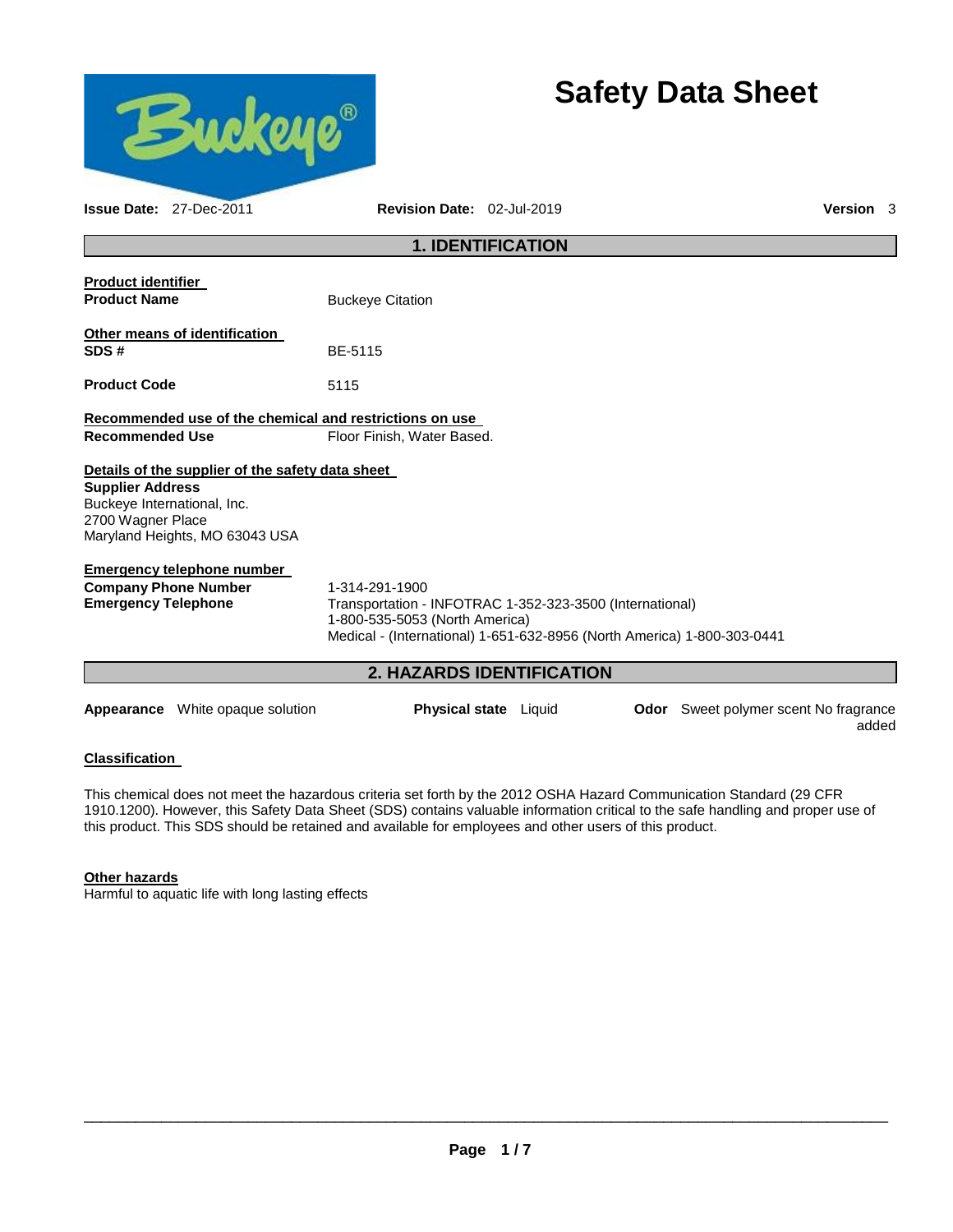## \_\_\_\_\_\_\_\_\_\_\_\_\_\_\_\_\_\_\_\_\_\_\_\_\_\_\_\_\_\_\_\_\_\_\_\_\_\_\_\_\_\_\_\_\_\_\_\_\_\_\_\_\_\_\_\_\_\_\_\_\_\_\_\_\_\_\_\_\_\_\_\_\_\_\_\_\_\_\_\_\_\_\_\_\_\_\_\_\_\_\_\_\_ **3. COMPOSITION/INFORMATION ON INGREDIENTS**

| <b>Chemical name</b>     | CAS No                           | Weight-% |
|--------------------------|----------------------------------|----------|
| Fexanol ester alcohol    | $\rightarrow$<br>25265-7<br>⊿۔ ≀ |          |
| tributoxyethyl phosphate | 78-51-3                          | ∽        |

\*\*If Chemical Name/CAS No is "proprietary" and/or Weight-% is listed as a range, the specific chemical identity and/or percentage of composition has been withheld as a trade secret.\*\*

## **4. FIRST AID MEASURES**

## **Description of first aid measures**

| <b>General Advice</b>                                       | If exposed or concerned: Get medical advice/attention.                                                                                                                                        |
|-------------------------------------------------------------|-----------------------------------------------------------------------------------------------------------------------------------------------------------------------------------------------|
| <b>Eye Contact</b>                                          | Rinse immediately with plenty of water, also under the eyelids, for at least 15 minutes. Call<br>a physician if irritation persists.                                                          |
| <b>Skin Contact</b>                                         | Wash off immediately with plenty of water for at least 15 minutes. If skin irritation persists,<br>call a physician. Take off contaminated clothing. Wash contaminated clothing before reuse. |
| <b>Inhalation</b>                                           | Remove victim to fresh air and keep at rest in a position comfortable for breathing. Call a<br>physician if you feel unwell.                                                                  |
| Ingestion                                                   | Drink 2-3 large glasses of water. Do NOT induce vomiting. Call a physician. Never give<br>anything by mouth to an unconscious person.                                                         |
| Most important symptoms and effects, both acute and delayed |                                                                                                                                                                                               |
| <b>Symptoms</b>                                             | Contact may cause irritation and redness.                                                                                                                                                     |
|                                                             | Indication of any immediate medical attention and special treatment needed                                                                                                                    |
| <b>Notes to Physician</b>                                   | Treat symptomatically.                                                                                                                                                                        |

## **5. FIRE-FIGHTING MEASURES**

#### **Suitable Extinguishing Media**

Use extinguishing measures that are appropriate to local circumstances and the surrounding environment.

**Unsuitable Extinguishing Media** Not determined.

## **Specific Hazards Arising from the Chemical**

Combustion products may be toxic.

**Hazardous combustion products** Carbon oxides. Phosphorus oxides. Nitrogen oxides (NOx).

#### **Protective equipment and precautions for firefighters**

As in any fire, wear self-contained breathing apparatus pressure-demand, MSHA/NIOSH (approved or equivalent) and full protective gear.

## **6. ACCIDENTAL RELEASE MEASURES**

## **Personal precautions, protective equipment and emergency procedures**

**Personal Precautions Use personal protective equipment as required.**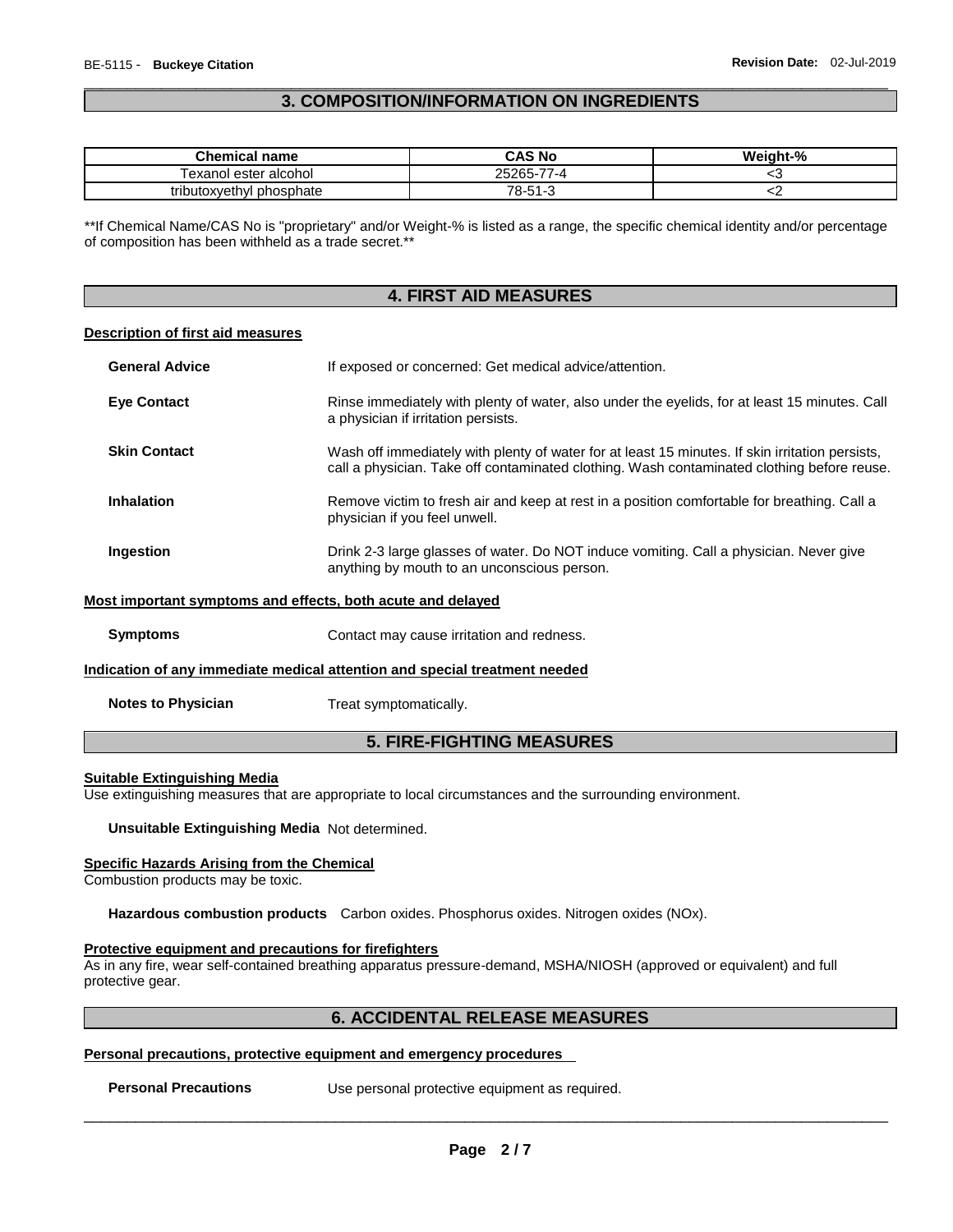#### **Environmental precautions**

| <b>Environmental precautions</b> | Prevent from entering into soil, ditches, sewers, waterways and/or groundwater. See<br>Section 12, Ecological Information. See Section 13: DISPOSAL CONSIDERATIONS. |
|----------------------------------|---------------------------------------------------------------------------------------------------------------------------------------------------------------------|
|                                  |                                                                                                                                                                     |

\_\_\_\_\_\_\_\_\_\_\_\_\_\_\_\_\_\_\_\_\_\_\_\_\_\_\_\_\_\_\_\_\_\_\_\_\_\_\_\_\_\_\_\_\_\_\_\_\_\_\_\_\_\_\_\_\_\_\_\_\_\_\_\_\_\_\_\_\_\_\_\_\_\_\_\_\_\_\_\_\_\_\_\_\_\_\_\_\_\_\_\_\_

## **Methods and material for containment and cleaning up**

| <b>Methods for Containment</b> | Prevent further leakage or spillage if safe to do so.                                                                                                                         |  |
|--------------------------------|-------------------------------------------------------------------------------------------------------------------------------------------------------------------------------|--|
| <b>Methods for Clean-Up</b>    | Pick up with mop, wet/dry vac, or absorbent material. Wash spill area with a mild detergent.<br>Rinse affected area with water and allow area to dry before allowing traffic. |  |

## **7. HANDLING AND STORAGE**

#### **Precautions for safe handling**

**Advice on Safe Handling** Handle in accordance with good industrial hygiene and safety practice. Avoid contact with skin, eyes or clothing. Use personal protection recommended in Section 8.

#### **Conditions for safe storage, including any incompatibilities**

**Storage Conditions** Keep container tightly closed and store in a cool, dry and well-ventilated place. Keep container closed when not in use. Keep from freezing. Store at room temperature. Do not store above 110°F. Store locked up.

## **Incompatible Materials Acids. Strong alkalis. Heavy metal salts.**

## **8. EXPOSURE CONTROLS/PERSONAL PROTECTION**

**Exposure Guidelines** This product, as supplied, does not contain any hazardous materials with occupational exposure limits established by the region specific regulatory bodies

## **Appropriate engineering controls**

**Engineering Controls** Ensure adequate ventilation, especially in confined areas. Eyewash stations. Showers.

## **Individual protection measures, such as personal protective equipment**

| <b>Eye/Face Protection</b> | Risk of contact: Wear approved safety goggles. |
|----------------------------|------------------------------------------------|
|                            |                                                |

## **Skin and Body Protection** Rubber gloves. Suitable protective clothing.

**Respiratory Protection Refer to 29 CFR 1910.134 for respiratory protection requirements.** 

**General Hygiene Considerations** Handle in accordance with good industrial hygiene and safety practice.

## **9. PHYSICAL AND CHEMICAL PROPERTIES**

## **Information on basic physical and chemical properties**

| <b>Physical state</b><br>Appearance                                                      | Liauid<br>White opaque solution                                                      | Odor                       | Sweet polymer scent No            |
|------------------------------------------------------------------------------------------|--------------------------------------------------------------------------------------|----------------------------|-----------------------------------|
| Color                                                                                    | White opaque                                                                         | <b>Odor Threshold</b>      | fragrance added<br>Not determined |
| Property<br>pН<br>Melting point / freezing point<br><b>Boiling point / boiling range</b> | Values<br>8.2-8.6 (conc. and use dilution)<br>Not determined<br>212 °F<br>°C<br>100. | • Method<br><b>Remarks</b> |                                   |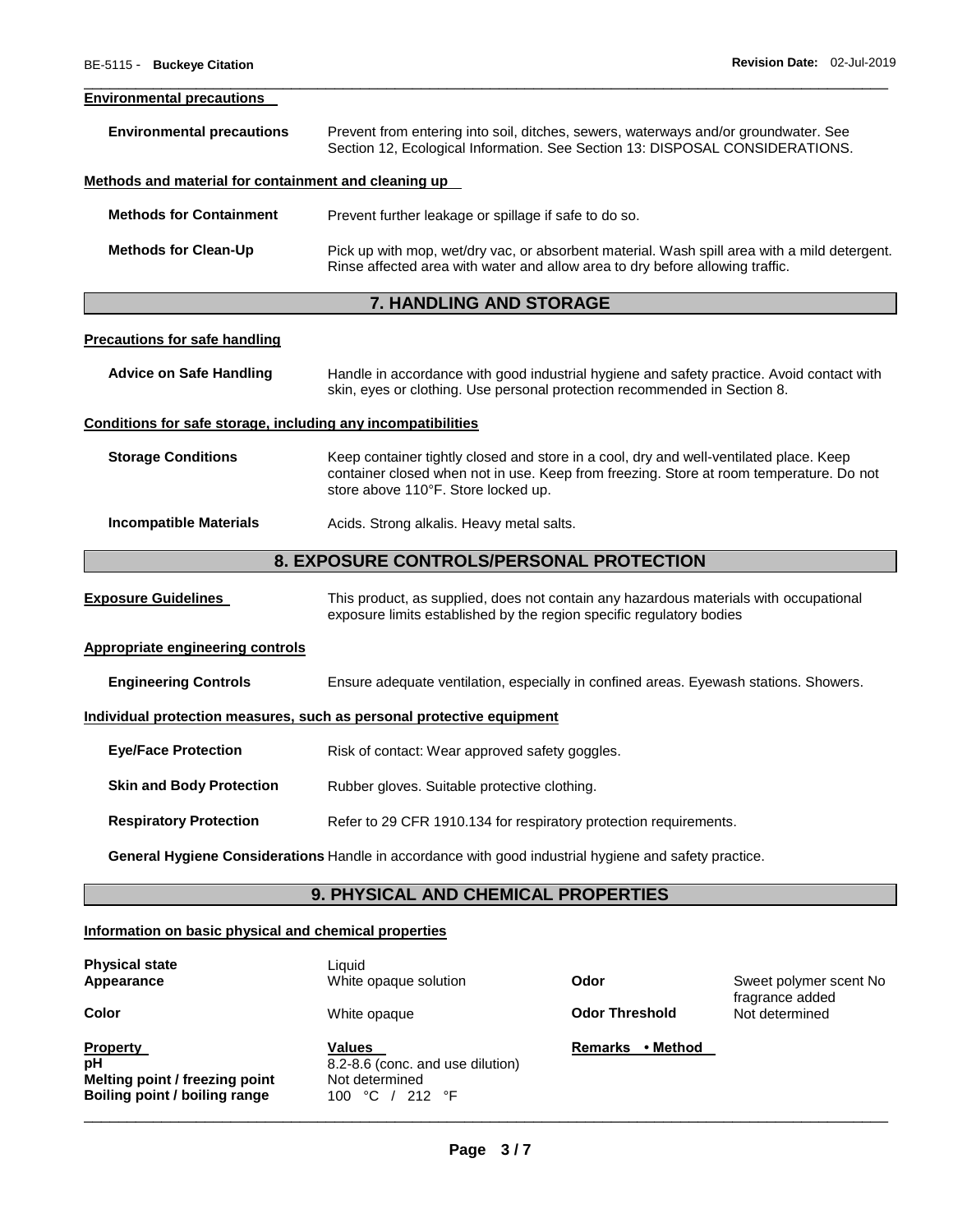| <b>Flash point</b>                        | None                  | Tag Closed Cup |
|-------------------------------------------|-----------------------|----------------|
| <b>Evaporation Rate</b>                   | 1.0                   | $(n-BuAc=1)$   |
| <b>Flammability (Solid, Gas)</b>          | Liquid-Not Applicable |                |
| <b>Flammability Limit in Air</b>          |                       |                |
| Upper flammability or explosive<br>limits | Not Applicable        |                |
| Lower flammability or explosive<br>limits | Not Applicable        |                |
| Vapor Pressure                            | Not determined        |                |
| <b>Vapor Density</b>                      | Not determined        |                |
| <b>Relative Density</b>                   | 1.03                  |                |
| <b>Water Solubility</b>                   | Miscible in water     |                |
| Solubility in other solvents              | Not determined        |                |
| <b>Partition Coefficient</b>              | Not determined        |                |
| <b>Autoignition temperature</b>           | Not determined        |                |
| <b>Decomposition temperature</b>          | Not determined        |                |
| <b>Kinematic viscosity</b>                | Not determined        |                |
| <b>Dynamic Viscosity</b>                  | Not determined        |                |
| <b>Explosive Properties</b>               | Not determined        |                |
| <b>Oxidizing Properties</b>               | Not determined        |                |

## **10. STABILITY AND REACTIVITY**

## **Reactivity**

Not reactive under normal conditions.

#### **Chemical stability**

Stable under recommended storage conditions.

#### **Possibility of hazardous reactions**

None under normal processing.

## **Hazardous Polymerization** Hazardous polymerization does not occur.

#### **Conditions to Avoid**

Keep separated from incompatible substances. Keep out of reach of children.

#### **Incompatible materials**

Acids. Strong alkalis. Heavy metal salts.

## **Hazardous decomposition products**

Carbon oxides. Nitrogen oxides (NOx). Phosphorous oxides.

## **11. TOXICOLOGICAL INFORMATION**

## **Information on likely routes of exposure**

| <b>Product Information</b> | The information below is for repeated and prolonged contact in an occupational setting. It<br>does not apply to normal product use |  |
|----------------------------|------------------------------------------------------------------------------------------------------------------------------------|--|
| <b>Eye Contact</b>         | Avoid contact with eyes.                                                                                                           |  |
| <b>Skin Contact</b>        | Avoid contact with skin.                                                                                                           |  |
| <b>Inhalation</b>          | Avoid breathing vapors or mists.                                                                                                   |  |
| Ingestion                  | Do not ingest.                                                                                                                     |  |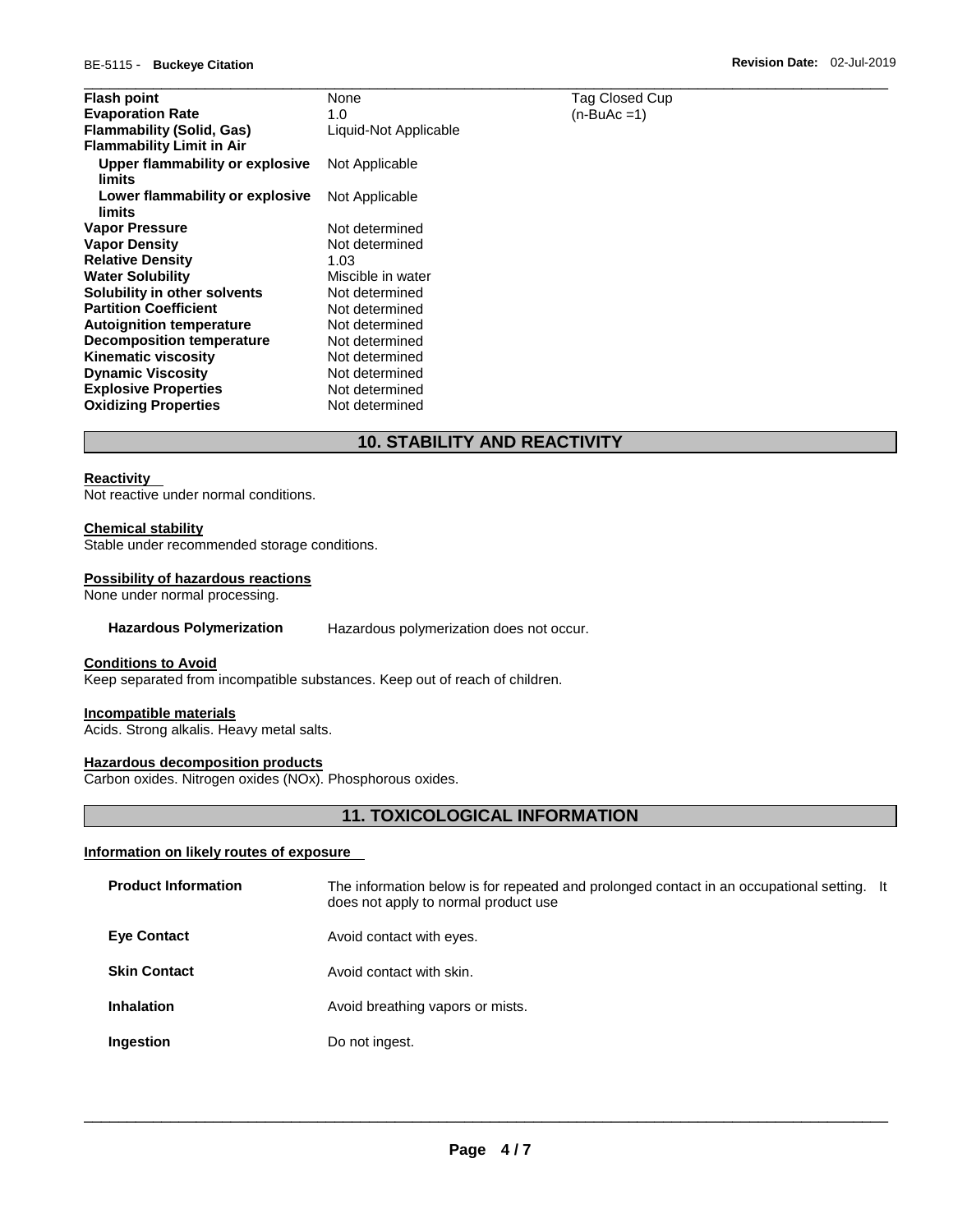## **Component Information**

| <b>Chemical name</b>                              | Oral LD50               | <b>Dermal LD50</b>                                                  | <b>Inhalation LC50</b>            |
|---------------------------------------------------|-------------------------|---------------------------------------------------------------------|-----------------------------------|
| Di(ethylene glycol) ethyl ether<br>$111 - 90 - 0$ | = 10502 mg/kg<br>(Rat)  | $= 9143$ mg/kg (Rabbit) = 6 mL/kg<br>Pat ) = 4200 µL/kg<br>(Rabbit) | $> 5240 \text{ mg/m}^3$ (Rat) 4 h |
| Texanol ester alcohol<br>25265-77-4               | (Rat)<br>$= 3200$ mg/kg | > 15200 mg/kg (Rat)                                                 | (Rat)6h<br>> 3.55 mg/L            |
| tributoxyethyl phosphate<br>78-51-3               | $= 3$ g/kg (Rat)        | Rabbit)<br>$>16$ mL/kg                                              | $> 6.4$ mg/L (Rat) 4 h            |

\_\_\_\_\_\_\_\_\_\_\_\_\_\_\_\_\_\_\_\_\_\_\_\_\_\_\_\_\_\_\_\_\_\_\_\_\_\_\_\_\_\_\_\_\_\_\_\_\_\_\_\_\_\_\_\_\_\_\_\_\_\_\_\_\_\_\_\_\_\_\_\_\_\_\_\_\_\_\_\_\_\_\_\_\_\_\_\_\_\_\_\_\_

## **Symptoms related to the physical, chemical and toxicological characteristics**

Please see section 4 of this SDS for symptoms.

#### **Delayed and immediate effects as well as chronic effects from short and long-term exposure**

**Carcinogenicity** Based on the information provided, this product does not contain any carcinogens or potential carcinogens as listed by OSHA, IARC or NTP.

## **Numerical measures of toxicity**

**The following values are calculated based on chapter 3.1 of the GHS document** .

**Oral LD50** 28,103.90 mg/kg **ATEmix (inhalation-dust/mist)** 57.93 mg/L

## **12. ECOLOGICAL INFORMATION**

#### **Ecotoxicity**

Harmful to aquatic life with long lasting effects.

## **Component Information**

| <b>Chemical name</b>            | Algae/aquatic plants           | Fish                                                               | Crustacea                       |
|---------------------------------|--------------------------------|--------------------------------------------------------------------|---------------------------------|
| Di(ethylene glycol) ethyl ether |                                | 19100 - 23900: 96 h Lepomis                                        | 3940 - 4670: 48 h Daphnia magna |
| $111 - 90 - 0$                  |                                | macrochirus mg/L LC50 flow-                                        | mg/L EC50                       |
|                                 |                                | through 10000: 96 h Lepomis                                        |                                 |
|                                 |                                | macrochirus mg/L LC50 static                                       |                                 |
|                                 |                                | 11400 - 15700: 96 h Oncorhynchus                                   |                                 |
|                                 |                                | mykiss mg/L LC50 flow-through                                      |                                 |
|                                 |                                | 11600 - 16700: 96 h Pimephales                                     |                                 |
|                                 |                                | promelas mg/L LC50 flow-through                                    |                                 |
|                                 |                                | 13400: 96 h Salmo gairdneri mg/L                                   |                                 |
|                                 |                                | LC50 flow-through                                                  |                                 |
| Texanol ester alcohol           | 18.4: 72 h Pseudokirchneriella | 30: 96 h Pimephales promelas mg/L 95: 96 h Daphnia magna mg/L LC50 |                                 |
| 25265-77-4                      | subcapitata mg/L EC50          | LC50                                                               |                                 |
| tributoxyethyl phosphate        |                                | 10.4 - 12.0: 96 h Pimephales                                       |                                 |
| 78-51-3                         |                                | promelas mg/L LC50 flow-through                                    |                                 |

## **Persistence/Degradability**

Not determined.

## **Bioaccumulation**

There is no data for this product.

## **Mobility**

| <b>Chemical name</b>                | <b>Partition coefficient</b> |
|-------------------------------------|------------------------------|
| Texanol ester alcohol<br>25265-77-4 | 3.47                         |
| tributoxyethyl phosphate<br>78-51-3 | $3.65 - 4.78$                |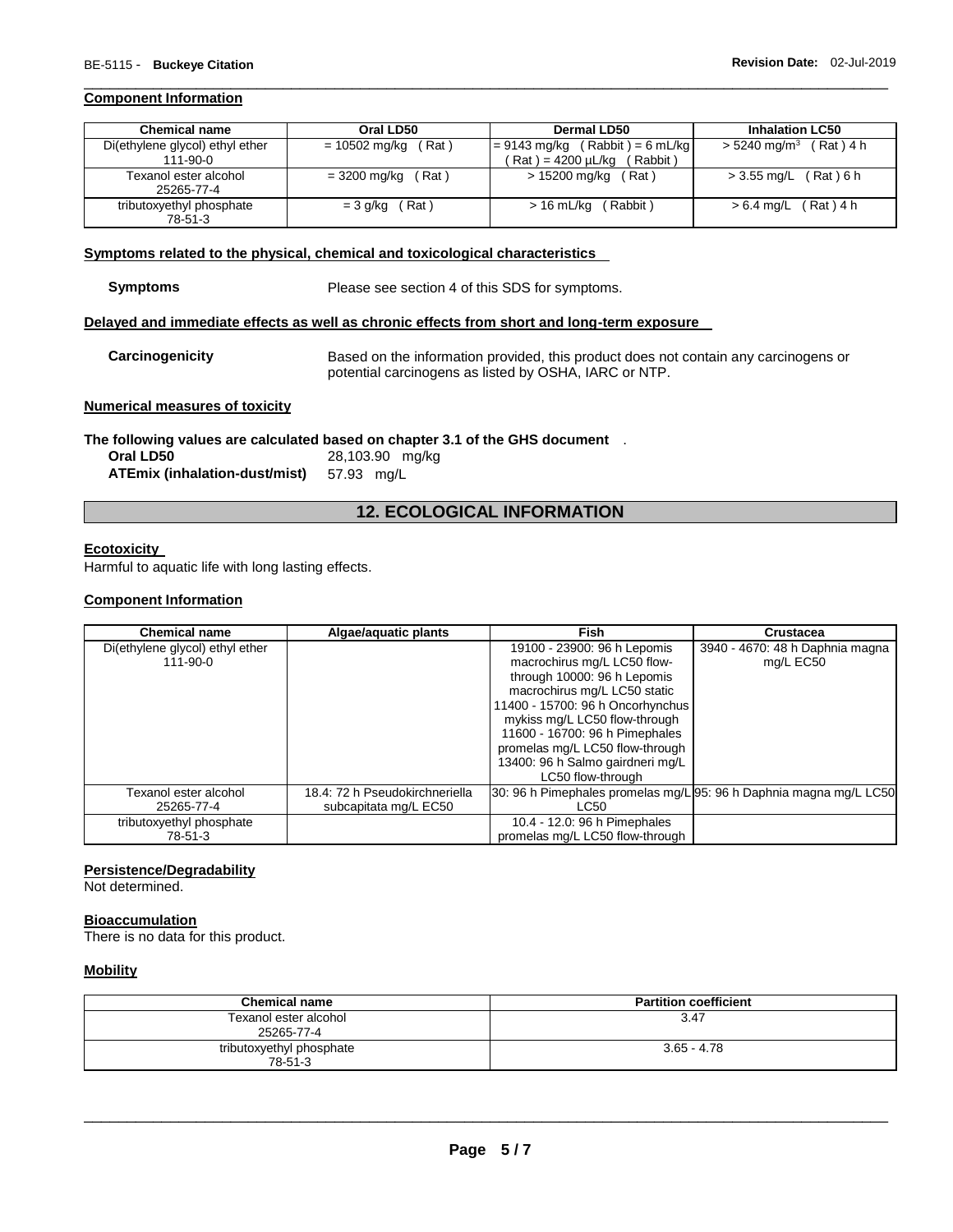## **Other Adverse Effects**

Not determined

## **13. DISPOSAL CONSIDERATIONS**

\_\_\_\_\_\_\_\_\_\_\_\_\_\_\_\_\_\_\_\_\_\_\_\_\_\_\_\_\_\_\_\_\_\_\_\_\_\_\_\_\_\_\_\_\_\_\_\_\_\_\_\_\_\_\_\_\_\_\_\_\_\_\_\_\_\_\_\_\_\_\_\_\_\_\_\_\_\_\_\_\_\_\_\_\_\_\_\_\_\_\_\_\_

## **Waste Treatment Methods**

| Disposal of Wastes     | Disposal should be in accordance with applicable regional, national and local laws and<br>regulations. |
|------------------------|--------------------------------------------------------------------------------------------------------|
| Contaminated Packaging | Disposal should be in accordance with applicable regional, national and local laws and<br>regulations. |

## **14. TRANSPORT INFORMATION**

| <b>Note</b> | Please see current shipping paper for most up to date shipping information, including<br>exemptions and special circumstances. |
|-------------|--------------------------------------------------------------------------------------------------------------------------------|
| <u>DOT</u>  | Not regulated                                                                                                                  |
| <b>IATA</b> | Not regulated                                                                                                                  |
| <b>IMDG</b> | Not regulated                                                                                                                  |

## **15. REGULATORY INFORMATION**

## **International Inventories**

| <b>Chemical name</b>               |   | TSCA TSCA Inventory DSL/NDSL EINECS/ELI |            | <b>ENCS</b> | <b>IECSC</b> | <b>KECL</b>  | <b>PICCS</b> | <b>AICS</b>  |
|------------------------------------|---|-----------------------------------------|------------|-------------|--------------|--------------|--------------|--------------|
|                                    |   | <b>Status</b>                           | <b>NCS</b> |             |              |              |              |              |
| Styrene-Acrylic Polymer            | X | <b>ACTIVE</b>                           |            |             |              |              |              |              |
| Acrylate Copolymer                 | X | <b>ACTIVE</b>                           |            |             |              |              | ⌒            |              |
| Ethylene Copolymer<br>Emulsion     |   | <b>ACTIVE</b>                           |            |             |              |              |              |              |
| Di(ethylene glycol) ethyl<br>ether | х | <b>ACTIVE</b>                           |            |             |              |              |              |              |
| Texanol ester alcohol              | х | <b>ACTIVE</b>                           |            |             |              |              |              |              |
| tributoxyethyl phosphate           | X | <b>ACTIVE</b>                           |            |             |              | $\checkmark$ |              | $\checkmark$ |

#### **Legend:**

*TSCA - United States Toxic Substances Control Act Section 8(b) Inventory* 

*DSL/NDSL - Canadian Domestic Substances List/Non-Domestic Substances List* 

*EINECS/ELINCS - European Inventory of Existing Chemical Substances/European List of Notified Chemical Substances* 

*ENCS - Japan Existing and New Chemical Substances* 

*IECSC - China Inventory of Existing Chemical Substances* 

*KECL - Korean Existing and Evaluated Chemical Substances* 

*PICCS - Philippines Inventory of Chemicals and Chemical Substances* 

*AICS - Australian Inventory of Chemical Substances* 

## **US Federal Regulations**

## **CERCLA**

This material, as supplied, does not contain any substances regulated as hazardous substances under the Comprehensive Environmental Response Compensation and Liability Act (CERCLA) (40 CFR 302) or the Superfund Amendments and Reauthorization Act (SARA) (40 CFR 355).